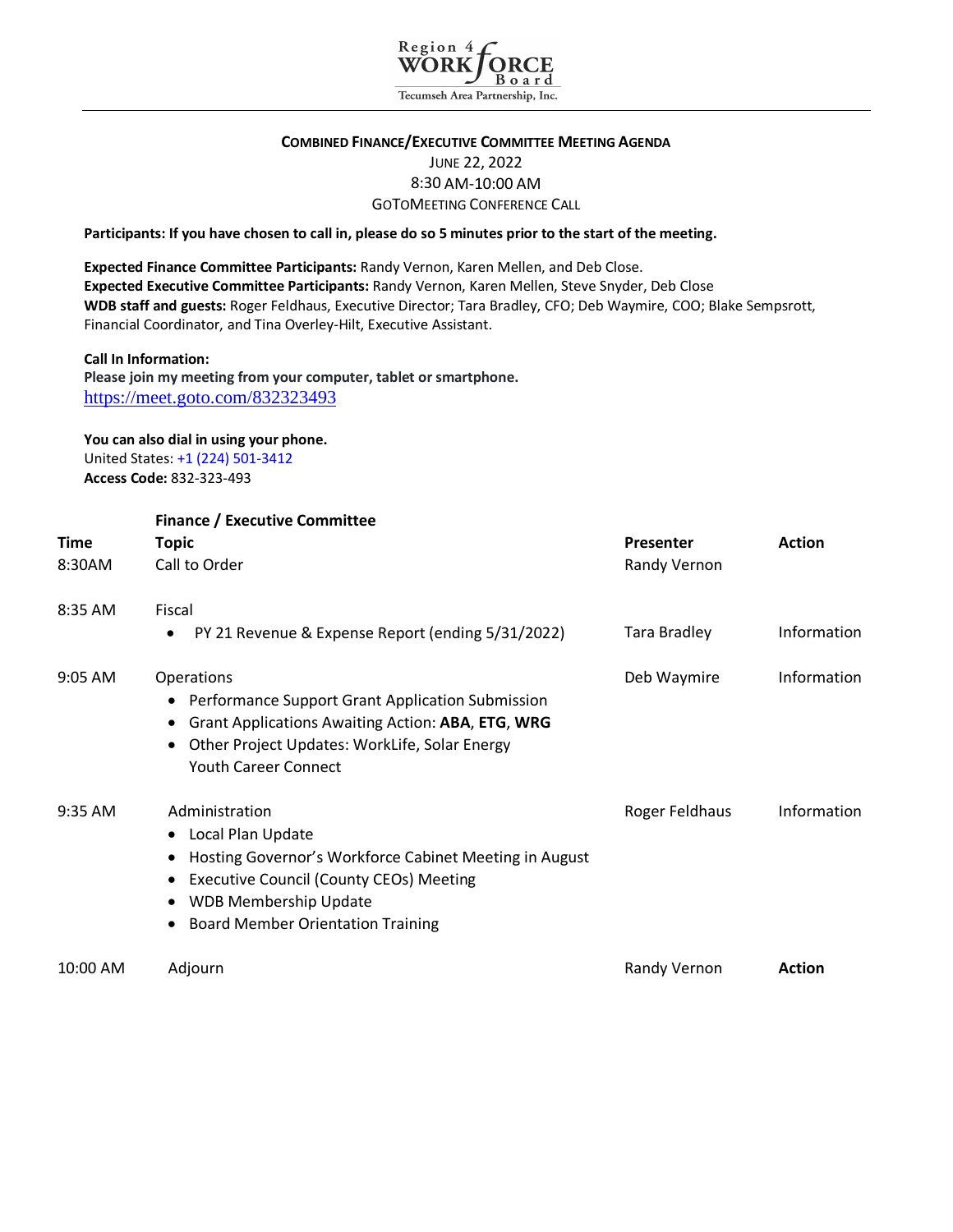# Region 4 CRCE

# **Program Year 21 Revenue and Expense Report July 1, 2021-June 30, 2022**

| <b>Total Available to Budget</b>                                          |                                        |                     |      |                         |               |                    |                             |                                   |
|---------------------------------------------------------------------------|----------------------------------------|---------------------|------|-------------------------|---------------|--------------------|-----------------------------|-----------------------------------|
|                                                                           |                                        |                     |      |                         |               |                    |                             |                                   |
| *After Next Program Year First Quarter Set Aside Removed (20%)            |                                        |                     |      |                         | <b>Actual</b> | Goal<br>Percentage |                             |                                   |
| Department of Workforce Development Funding                               |                                        | PY 21 Budget        |      | 5/31/2022               | Percentage    |                    |                             | <b>PY 20</b><br>5/31/2021         |
| <b>Workforce Innovation and Opportunity Act</b>                           |                                        |                     |      |                         |               |                    |                             |                                   |
| Administration                                                            |                                        | 327,705             |      | 128,638                 | 39%           | 92%                |                             | 128,526                           |
| Adult                                                                     |                                        | 1.103.746           |      | 1,065,838               | 97%           | 92%                |                             | 558,732                           |
| <b>Dislocated Worker</b>                                                  |                                        | 545,595             |      | 377,607                 | 69%           | 92%                |                             | 328,832                           |
| Youth                                                                     |                                        | 1,000,369           |      | 510,911                 | 51%           | 92%                |                             | 457,422                           |
| Sub-total WIOA                                                            | \$                                     | 2,977,415 \$        |      | 2,082,995               | 64%           | 92%                | \$                          | 1,473,512                         |
| <b>Other Non-WIOA Funding</b>                                             |                                        |                     |      |                         |               |                    |                             |                                   |
| <b>Business Consultant</b>                                                |                                        | 120,000             |      | 115,608                 | 96%           | 92%                |                             | 112,434                           |
| JAG State (Jobs for America's Graduates)                                  |                                        | 646,421             |      | 567.518                 | 88%           | 92%                |                             | 476,350                           |
| Pre-ETS(VR)/JAG (Jobs for America's Graduates)                            |                                        | 115,000             |      | 71,594                  | 62%           | 92%                |                             | 32,400                            |
| <b>RESEA</b> (Re-employment Services)                                     |                                        | 466,981             |      | 390,490                 | 84%           | 92%                |                             | 278,942                           |
| Apprenticeship State Expansion<br>Next level Jobs Employer Training Grant |                                        | 39,511<br>2,020,000 |      | 43,317<br>961,523       | 110%<br>48%   | 100%<br>92%        |                             | 5,934<br>$\overline{\phantom{a}}$ |
| Special COVID Grant (RR) #2                                               |                                        | 97,988              |      | 97,988                  | 100%          | 100%               |                             | 83,994                            |
| <b>Disaster Recovery COVID</b>                                            |                                        | 43,895              |      | 2,981                   | 7%            | 100%               |                             | 80,337                            |
| Employment Recovery (COVID)                                               |                                        | 304,604             |      | 23,486                  | 8%            | 100%               |                             | 645                               |
| <b>Workforce Ready Grant</b>                                              |                                        | 50,000              |      | 21,849                  | 44%           | 92%                |                             |                                   |
| WIOA Performance Support Grant #4                                         |                                        | 174,976             |      | 12,274                  | 7%            | 15%                |                             |                                   |
| Sub-total Other Non-WIOA Funding                                          | \$                                     | $4,079,376$ \$      |      | 2,308,629               | 57%           | 88%                | \$                          | 1,071,036                         |
| <b>Total DWD Funding</b>                                                  | \$                                     | 7,056,791           | \$   | 4,391,623               | 62%           | 88%                | \$                          | 2,544,548                         |
| <b>Other Federal Grant Revenue</b>                                        |                                        |                     |      |                         |               |                    |                             |                                   |
| Rural Healthcare (H1-B) Grant                                             | \$                                     | 616,820             | \$   | 475,034                 | 77%           | 92%                | \$                          | 6,934                             |
| America's Promise Grant (H1-B) Grant                                      | \$                                     | 500.000             | \$   | 126,354                 | 25%           | 100%               | \$                          | 633,648                           |
| <b>Total DOL Revenue</b>                                                  | \$                                     | 1,116,820           | 5    | 601,388                 | 54%           | 75%                | $\overline{\boldsymbol{s}}$ | 640,581                           |
| <b>TAP Revenue</b>                                                        |                                        |                     |      |                         |               |                    |                             |                                   |
| <b>TAP Unrestricted Funding</b>                                           |                                        |                     |      | 1,026                   | 0%            | 0%                 |                             | 3,207                             |
| <b>WHIN Funding</b>                                                       |                                        | 210,757             |      | 176,040                 | 84%           | 100%               |                             | 196,530                           |
| Other Non-grant Revenue                                                   |                                        | 210,250             |      | 27,000                  | 13%           | 92%                |                             | 36,000                            |
| <b>Total TAP Revenue</b>                                                  | \$                                     | 421,007 \$          |      | 204,066                 | 48%           | 64%                | \$                          | 235,737                           |
| <b>Total Funding Available to Budget</b>                                  | \$                                     | 8,594,618           | - \$ | 5,197,077               | 60%           | 76%                | $\overline{\boldsymbol{s}}$ | 3,420,866                         |
| Next Program Year First Quarter Set Aside                                 | \$                                     | 583,859             |      |                         |               |                    |                             |                                   |
|                                                                           |                                        |                     |      |                         |               |                    |                             |                                   |
|                                                                           |                                        |                     |      |                         |               |                    |                             |                                   |
| <b>Expense</b>                                                            |                                        |                     |      |                         |               |                    |                             |                                   |
| Salaries                                                                  |                                        | 566,361             |      | 506,371                 | 89%           | 92%                |                             | 518,119                           |
| <b>Fringe Benefits</b><br>Travel & Staff Development                      |                                        | 166,968<br>8,200    |      | 130,337<br>5,409        | 78%<br>66%    | 92%<br>92%         |                             | 144,084                           |
| Occupancy, including Liability Insurance                                  |                                        | 71,905              |      | 66,612                  | 93%           | 92%                |                             | 3,646<br>66,780                   |
| Communications/Technology                                                 |                                        | 5,000               |      | 8,290                   | 166%          | 92%                |                             | 3,932                             |
| Supplies, including Equipment Costs                                       |                                        | 25,600              |      | 13,092                  | 51%           | 92%                |                             | 18,189                            |
| Professional Services, including IT costs                                 |                                        | 377,837             |      | 169,486                 | 45%           | 92%                |                             | 198,250                           |
| <b>WDB</b> Discretionary                                                  |                                        | 20,150              |      | 6,707                   | 33%           | 58%                |                             | 7,051                             |
| WorkOne Center Overhead Costs, including APG Outreach Costs               |                                        | 394,822             |      | 345,630                 | 88%           | 92%                |                             | 457,710                           |
| Direct Participant Costs-WIOA Adult and Dislocated Worker, Youth          |                                        | 469,219             |      | 293,971                 | 63%           | 92%                |                             | 110,334                           |
| Direct Participant Costs-WIOA Incumbent Worker Set Aside                  |                                        | 10,000              |      |                         | 0%            | 92%                |                             |                                   |
| Direct Participant Costs-JAG, CARES Grant, WRG, ETG, ASE                  |                                        | 2,545,705           |      | 961.779                 | 38%           | 92%                |                             | 72,610                            |
| Direct Participant Costs-RHG, APG, WPG, WHIN                              |                                        | 738,949             |      | 405,528                 | 55%           | 92%                |                             | 316,279                           |
| Staffing and Management Costs-WorkOne WIOA                                |                                        | 1,542,963           |      | 1,137,893               | 74%           | 92%                |                             | 697,105                           |
| Staffing and Management Costs-JAG, Covid Grant, RESEA, ASE, WRG           |                                        | 1,070,331           |      | 995,938                 | 93%           | 92%                |                             | 707,372                           |
| Staffing and Management Costs-WorkOne RHG, APG, WPG                       |                                        | 259,354             |      | 156,435                 | 60%           | 92%                |                             | 314,624                           |
| Total Expense                                                             | \$                                     | $8,273,364$ \$      |      | 5,203,477               | 63%           | 90%                | \$                          | 3.636.083                         |
| <b>Excess Revenue Over/(Under) Expense</b>                                | \$                                     | 321,254             | l \$ | (6, 400)                |               |                    |                             |                                   |
|                                                                           |                                        |                     |      |                         |               |                    |                             |                                   |
| <b>Board Discretionary</b>                                                |                                        |                     |      |                         |               |                    |                             |                                   |
| <b>Board Meetings</b>                                                     | \$                                     | 1,500               |      | 93                      | 6%            | 92%                |                             | 5,467                             |
| <b>Board Travel/Conferences</b>                                           | \$                                     | 6,650               |      |                         | 0%            | 0%                 |                             |                                   |
| <b>INWBA/NAWB Dues</b><br><b>Annual Meeting</b>                           | \$<br>\$                               | 2,000<br>5,000      |      | $\blacksquare$<br>1,613 | 0%<br>32%     | 0%<br>100%         |                             | 1,500<br>83                       |
| Workforce Intelligence Information                                        | \$                                     | 5,000               |      | 5,000                   | 100%          | 100%               |                             |                                   |
| <b>Total Board Discretionary</b>                                          | $\overline{\boldsymbol{\mathfrak{s}}}$ | $20,150$ \$         |      | 6,707                   | 33%           | 58%                | $\overline{\boldsymbol{s}}$ | 7,051                             |
|                                                                           |                                        |                     |      |                         |               |                    |                             |                                   |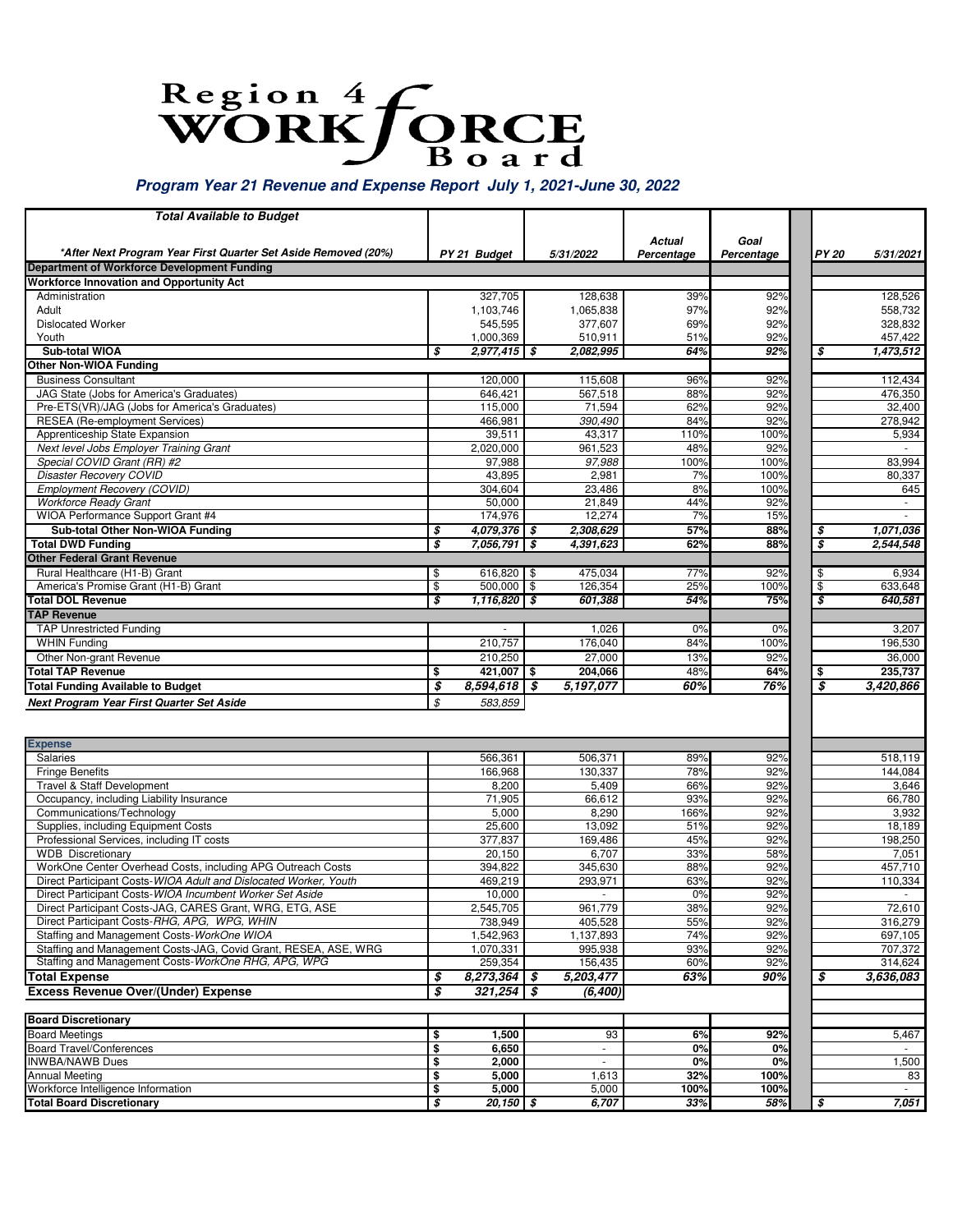| <b>Region 4 Workforce Board</b><br><b>Meeting Minutes of May 25, 2022</b><br>Location: Inventrek and Virtual GoToMeeting |                 | <b>NEXT MEETING</b><br>Wednesday, September 28, 2022<br>Location: TBD in Lafayette and Virtual-GoTo Meeting |  |  |  |  |
|--------------------------------------------------------------------------------------------------------------------------|-----------------|-------------------------------------------------------------------------------------------------------------|--|--|--|--|
| <b>Directors Present:</b>                                                                                                |                 | <b>Excused:</b>                                                                                             |  |  |  |  |
| Randy Vernon, chair                                                                                                      | Alicia Hanawalt | Dennis Carson                                                                                               |  |  |  |  |
| Karen Mellen, vice-chair                                                                                                 | Randy Holmes    | Deb Close                                                                                                   |  |  |  |  |
| Steve Snyder, secretary                                                                                                  | Elva James      | Dean McCurdy                                                                                                |  |  |  |  |
| Mike Barnes                                                                                                              | Amy Wood        | <b>Shannon Polmateer</b>                                                                                    |  |  |  |  |
| <b>Richard Bradshaw</b>                                                                                                  |                 |                                                                                                             |  |  |  |  |
| Spencer Buchanan                                                                                                         |                 |                                                                                                             |  |  |  |  |

**Guests Present:** *Liddy Romero*, *Founder & CEO, WorkLife Partnership; Jim Huh, EVP, Business Engagement, WorkLife Partnership; Mark Peters, Board Member, WorkLife Partnership, CEO of Butterball Farms, and author of the book, The Source; Kathy Vernon, Community Liaison for Congressman Jim Baird; and Judy Hasselkus, DWD, Regional Support Manager.*

**Staff Present:** *Roger Feldhaus, CEO; Tara Bradley, CFO; Deb Waymire, COO; Kathy Burns, Lead Business Consultant and Data Analyst, and Tina Overley-Hilt, Executive Assistant*

#### **Call to Order and Welcome**

The May 25, 2022, WDB meeting was held at Inventrek in Kokomo and via GoToMeeting conference call. Attendees were welcomed and the meeting was called to order by Chair, Randy Vernon, at 8:30 a.m. Introductions were made. A quorum was present.

**Consent Agenda**  A motion was made to approve the consent agenda items as presented. **Motion: Richard Bradshaw Second: Karen Mellen Action:** Unanimous approval

# **New Business Operations**

# **WorkLife Partnership Presentation**

A presentation to introduce WorkLife Partnership and the WorkLife model was given by Liddy Romero, Jim Huh, and Mark Peters. WorkLife Partnership is a non-profit organization with a focus on job retention for essential workers. A WorkLife Navigator meets with individual employees to discuss work and life challenges and to find and connect them with community resources that will help them overcome the challenges that are affecting their job retention. WorkLife Partnership goal is to engage two employers and serve 400 individuals through WIOA Performance Support Grant funding in Region 4. There was a question-and-answer period following the presentation. The slide deck and employer scorecard link will be sent to Board Members.

#### **One Stop Partner Memorandum of Understanding (MOU) and IFA Renewals**

The Memorandum of Understanding (MOU) and Infrastructure Agreement (IFA) is an agreement with the One Stop Partners' understanding of how programs and services will be delivered in the WorkOne Centers and throughout the Region 4 WorkOne system. The current agreement expires June 30, 2022. The IFA is a methodology for partners to pay for their fair share of costs of the WorkOne Centers, whether in-kind costs, staffing, or expenditures. We expect to have the new agreement signed by June 30, 2022, for the three-year period ending June 30, 2025. The partnership agreements are between the Region 4 Workforce Board and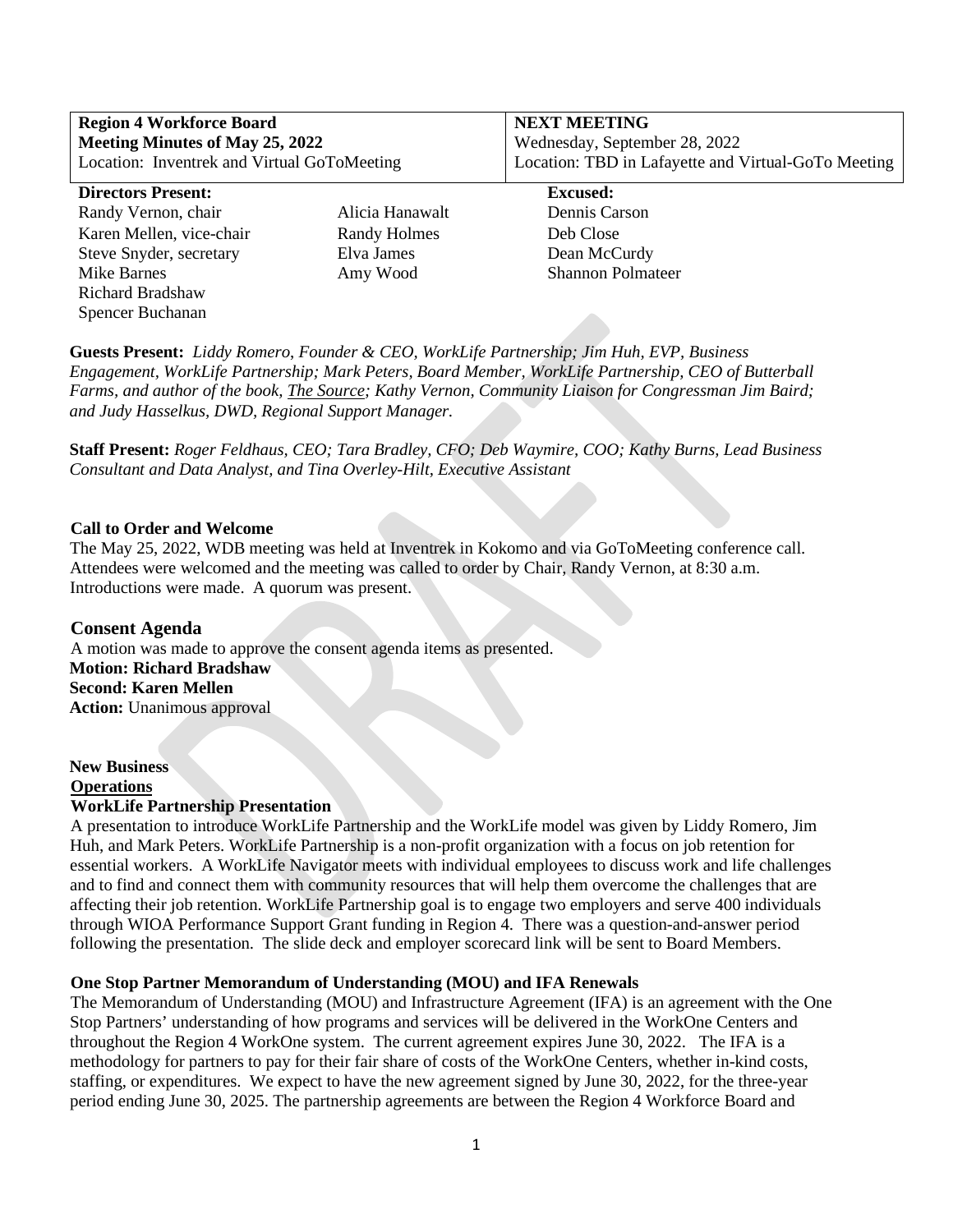Regional Chief Elected Official and with the following partners: Adult Education; Wagner-Peyser Employment Services; Vocational Rehabilitation; Perkins Post-secondary Career & Technical Education; Unemployment Insurance; Job Counseling, Training and Placement for Veterans; Trade Adjustment Assistance; Migrant & Seasonal Farmworkers; and TANF.

# **Apprenticeship Building America Grant Opportunity**

Indiana Department of Workforce Development applied for an Apprenticeship Building America grant with USDOL. There are four categories of proposals being considered by USDOL; two categories fit Indiana's state-wide priorities. The Category 1 Goal is to Expand Registered Apprenticeship Programs in target sectors such as manufacturing, healthcare, IT, and construction. The Category 2 Goal is to expand pre-apprenticeships and develop equity-centered partnerships that would lead to more registered apprenticeship enrollments. Region 4 will participate in the grant if approved. DWD requested \$7 million to be shared across Indiana to support apprenticeships. Region 4 could receive \$500,000 to support apprenticeships.

# **Annual One Stop Partner Fair**

The semi-annual One Stop Partner Fair was recently held in-person. The fair is an opportunity for staff of our partners to come together and learn about the resources each organization has available, make connections, build relationships, and support each other as an organization. Terri Simons, JobWorks, Inc., and our One Stop Operator Coordinator, coordinated the event.

# **Board Administration**

# **Board Staff Attraction and Retention**

At its April 27, 2022, meeting the Executive Committee supported a benefit allowance increase to help attract and retain Board staff. The Committee approved a budget amendment of \$17,000 for PY 21 to support this increase, if approved by the Board. The Committee requested a motion be made for the Board to approve a budget amendment adding \$17,000 to the board staff benefit allowance for PY 21.

A motion was made to approve the budget amendment of \$17,000 for PY 21.

**Motion: Alicia Hanawalt Second: Karen Mellen Action:** Unanimous approval

# **Election of Board Officers and Board Membership**

The Region 4 Workforce Board by-laws state that the positions of Board Chair, Vice Chair, Treasurer and Secretary be elected annually in May. The Executive Committee presented the following slate of officers to the Board for approval.

Randy Vernon, Chair Karen Mellen, Vice Chair Steve Snyder, Secretary Deb Close, Treasurer

A motion was made to approve the slate of officers as presented. **Motion: Alicia Hanawalt Second: Richard Bradshaw Action:** Unanimous approval

# **Indiana Chamber of Commerce Work-based Learning Landscape Study**

The Indiana Chamber of Commerce, Institute for Workforce Excellence held in-person focus group sessions to study the supply and demand of work-based learning on Wednesday, May 18, 2022, at Ivy Tech in Lafayette.